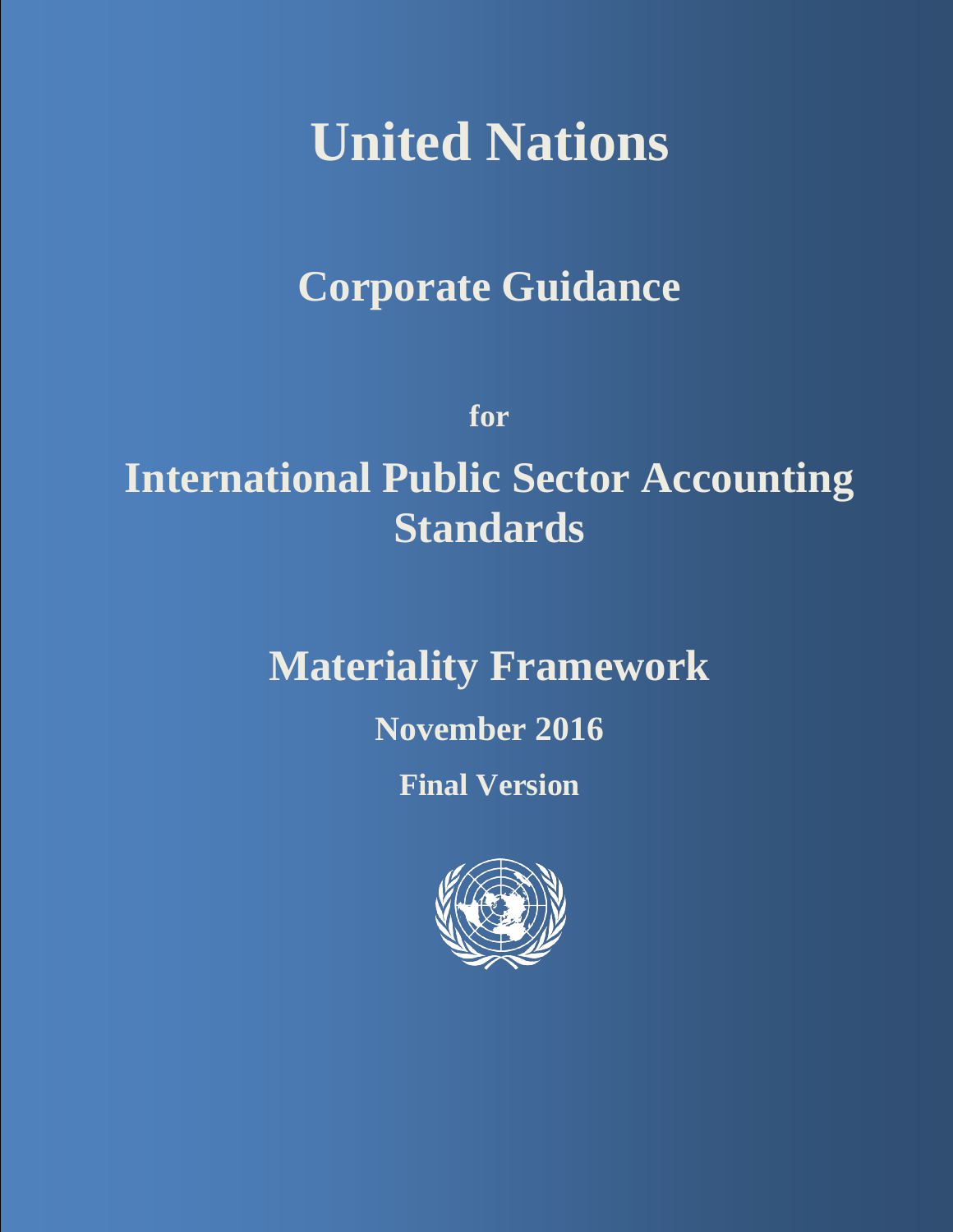#### **Content table**

| 1 |     |                                                                                  |         |                                                                              |  |  |  |
|---|-----|----------------------------------------------------------------------------------|---------|------------------------------------------------------------------------------|--|--|--|
| 2 |     |                                                                                  |         |                                                                              |  |  |  |
| 3 |     |                                                                                  |         |                                                                              |  |  |  |
|   | 3.1 |                                                                                  |         |                                                                              |  |  |  |
|   | 3.2 |                                                                                  |         |                                                                              |  |  |  |
|   |     | 3.2.1                                                                            |         |                                                                              |  |  |  |
|   |     | 3.2.2                                                                            |         |                                                                              |  |  |  |
|   |     | 3.2.3                                                                            |         |                                                                              |  |  |  |
|   |     | 3.2.4                                                                            |         |                                                                              |  |  |  |
|   | 3.3 |                                                                                  |         |                                                                              |  |  |  |
| 4 |     |                                                                                  |         |                                                                              |  |  |  |
|   | 4.1 |                                                                                  |         |                                                                              |  |  |  |
|   |     | 4.1.1                                                                            |         |                                                                              |  |  |  |
|   |     | 4.1.2                                                                            |         |                                                                              |  |  |  |
|   |     |                                                                                  | 4.1.2.1 |                                                                              |  |  |  |
|   |     |                                                                                  | 4.1.2.2 |                                                                              |  |  |  |
|   |     |                                                                                  | 4.1.2.3 |                                                                              |  |  |  |
|   | 4.2 |                                                                                  |         |                                                                              |  |  |  |
|   | 4.3 |                                                                                  |         | Materiality concept with regards to treatment of individual transactions  13 |  |  |  |
|   | 4.4 |                                                                                  |         |                                                                              |  |  |  |
|   | 4.5 | Evaluation of misstatements identified during the financial statements audit  15 |         |                                                                              |  |  |  |
|   |     |                                                                                  |         |                                                                              |  |  |  |
|   |     | 4.5.2                                                                            |         |                                                                              |  |  |  |
|   |     | 4.5.3                                                                            |         |                                                                              |  |  |  |
| 5 |     |                                                                                  |         |                                                                              |  |  |  |
|   | 5.1 |                                                                                  |         |                                                                              |  |  |  |
|   | 5.2 |                                                                                  |         |                                                                              |  |  |  |
| 6 |     |                                                                                  |         |                                                                              |  |  |  |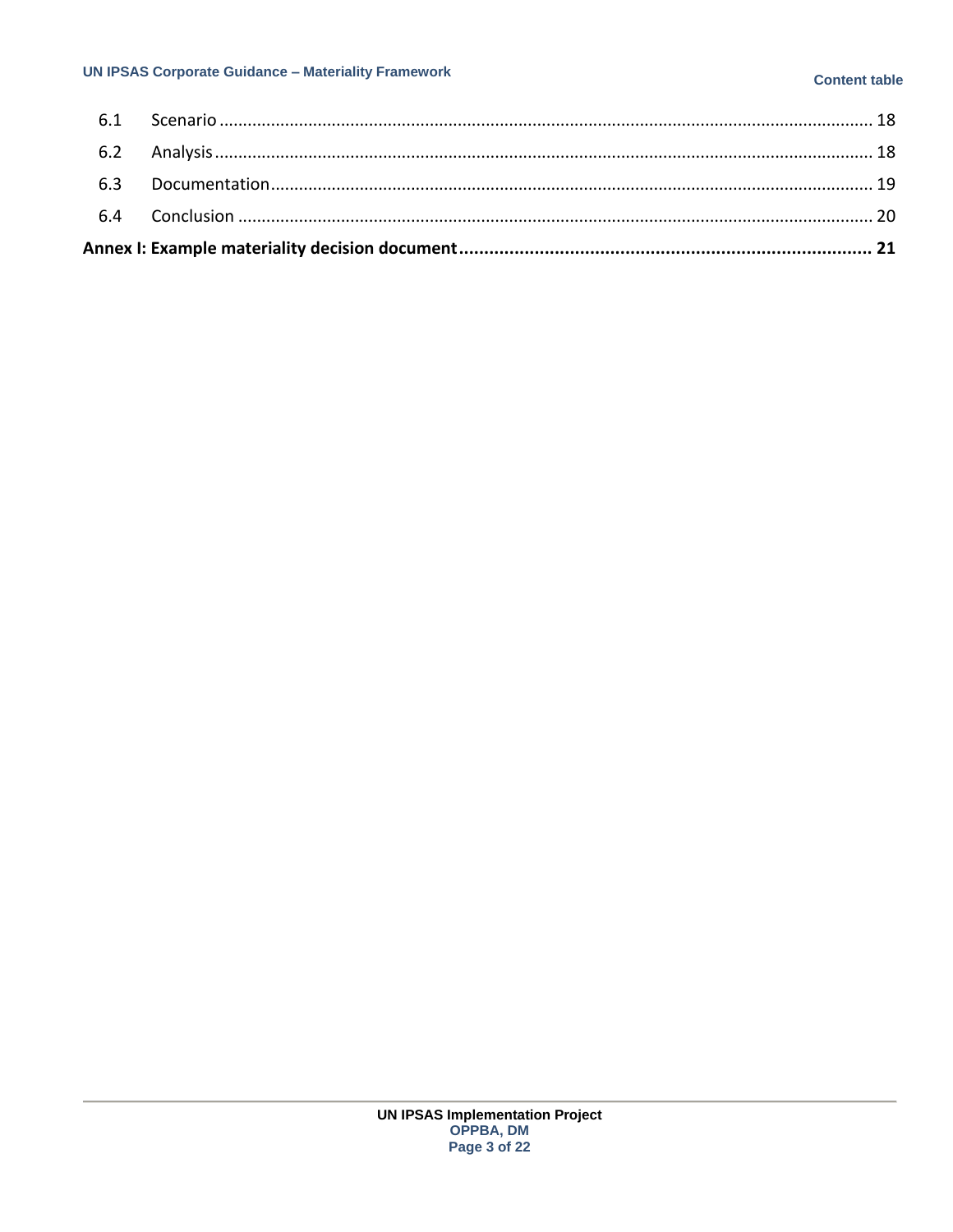# <span id="page-3-0"></span>**1 INTRODUCTION**

The intention of this paper is to provide information on the **concept of materiality** and how it is generally applied as part of preparing IPSAS compliant financial statements.

One of the most important considerations about materiality is that its foundation or basis lies within the Auditing practice. Most guidance on materiality is provided in Auditing Standards rather than Accounting Standards such as the IPSAS.

The starting point of any consideration of materiality in terms of the financial statements is therefore from an external point of view. What is important to the financial statements is by definition important from the viewpoint of users or readers of the financial statements.

The use of materiality as part of the preparation of financial statements has developed over time and is based on the principle that the benefit of providing information should exceed the cost of providing it. IPSAS does not state that the recognition or measurement of a transaction depends on its materiality. Generally all transactions should be recognized in line with IPSAS requirements.

The key considerations of this framework are:

- The determination of the concept of materiality; and
- The application of materiality by the United Nations Secretariat (United Nations) for financial reporting purposes.

Please note that the information included in this paper can be applied to all reporting entities of the United Nations.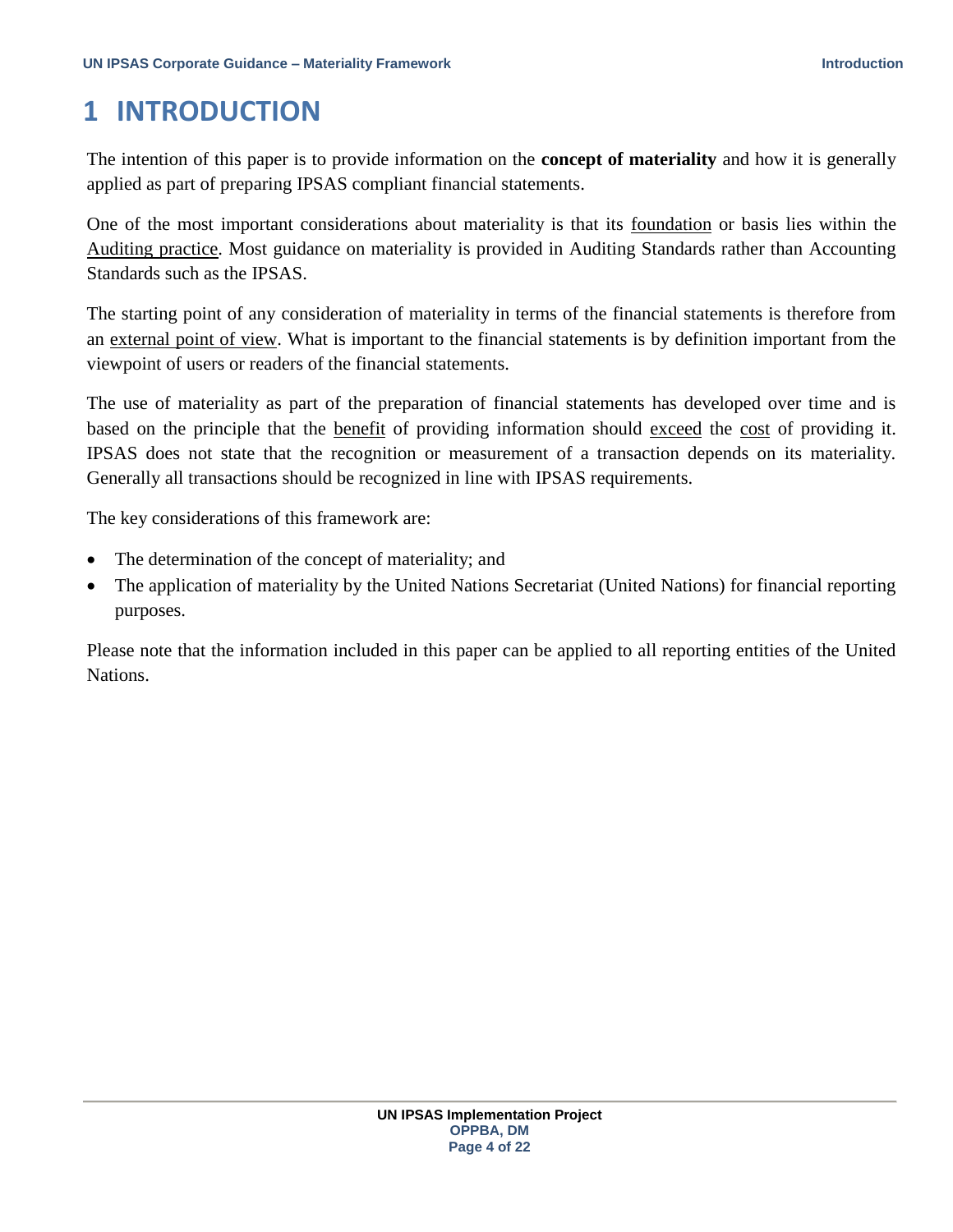# <span id="page-4-0"></span>**2 DEFINITIONS**

**IPSAS 1: Presentation of financial statements paragraph 7 defines the term 'material' as follows -** Omissions or misstatements of items are material if they could, individually or collectively, influence the decisions or assessments of users made on the basis of the financial statements. Materiality depends on the nature and size of the omission or misstatement judged in the surrounding circumstances. The nature or size of the item, or a combination of both, could be the determining factor.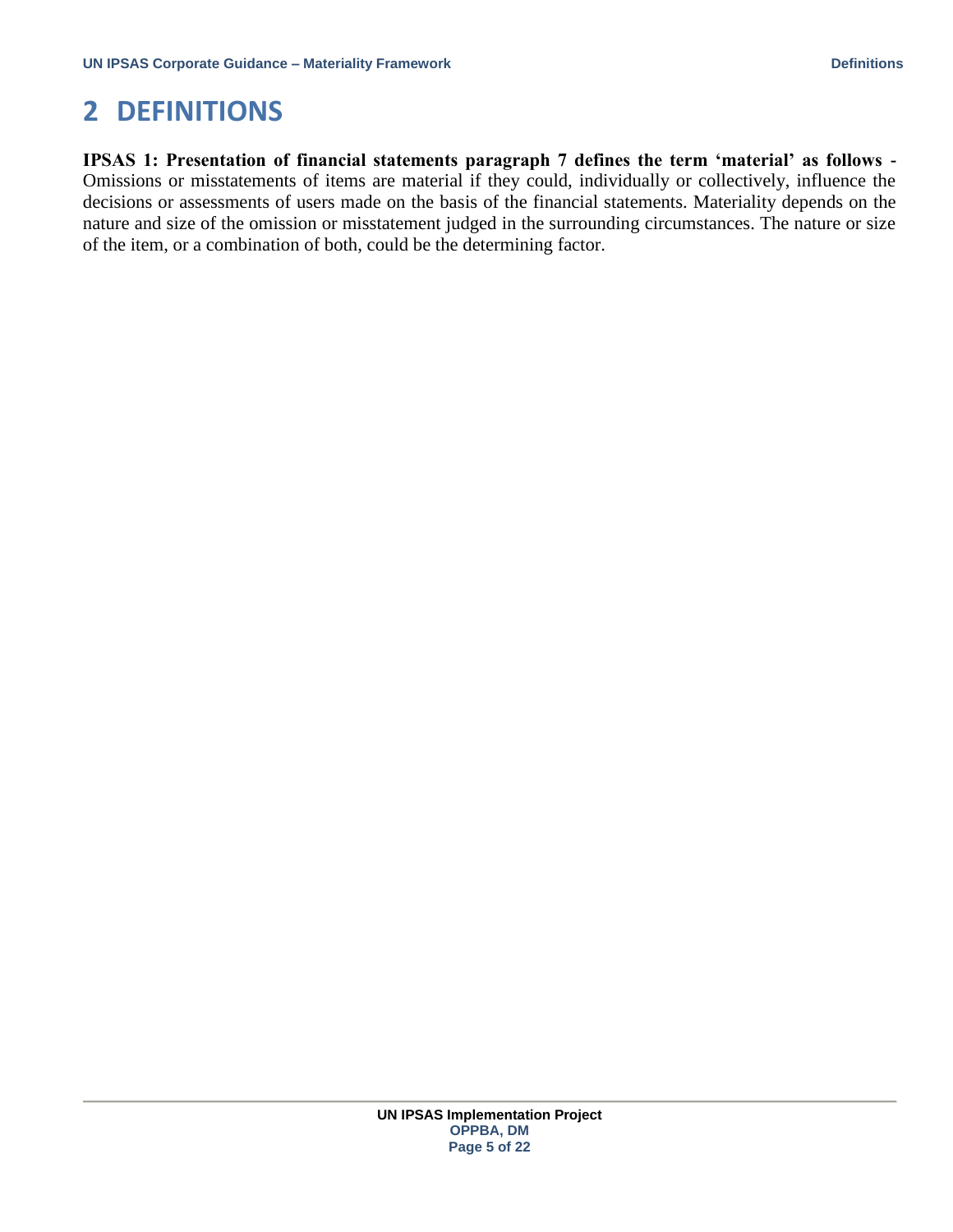# <span id="page-5-0"></span>**3 THE CONCEPT OF MATERIALITY**

### <span id="page-5-1"></span>3.1 Materiality and audit

As stated above, the concept of materiality has its basis in the Auditing environment. In simple terms, the aim of any audit is to assess whether the financial statements of an organization are free from material misstatement and omission and present a fair summary of the organization's operations. The initial context of materiality is therefore whether something is significant or material in the eyes of an external user of an organization's financial statements.

This approach is also reflected in the definition of materiality included in IPSAS 1 as stated above in section 2, Definitions.

International Standard on Auditing (ISA) 320: Materiality in planning and performing an audit states that although financial reporting frameworks may discuss materiality in different terms, they generally explain that:

- Misstatements, including omissions, are considered to be material if they, individually or in the aggregate, could reasonably be expected to influence the economic decisions of users taken on the basis of the financial statements;
- Judgments about materiality are made in light of surrounding circumstances, and are affected by the size or nature of a misstatement, or a combination of both; and
- Judgments about matters that are material to users of the financial statements are based on a consideration of the common financial information needs of users as a group. The possible effect of misstatements on specific individual users, whose needs may vary widely, is not considered.

Professional judgement is used at all times in setting and applying materiality guidelines.

## <span id="page-5-2"></span>3.2 Aspects of materiality

In assessing materiality of an item, a clear focus should therefore be on whether the item's misstatement or omission could influence the users of the financial statements.

In addition to the focus on the users of financial statements, the definition mentions various other aspects that should be considered when assessing materiality:

- Size of the amount or transaction also known as quantitative aspects.
- Nature of the amount or transaction also known as qualitative aspects.
- Surrounding circumstances.

Generally, these aspects are considered to be of equal importance and an amount or transaction can be considered as material, if any one of the above applies.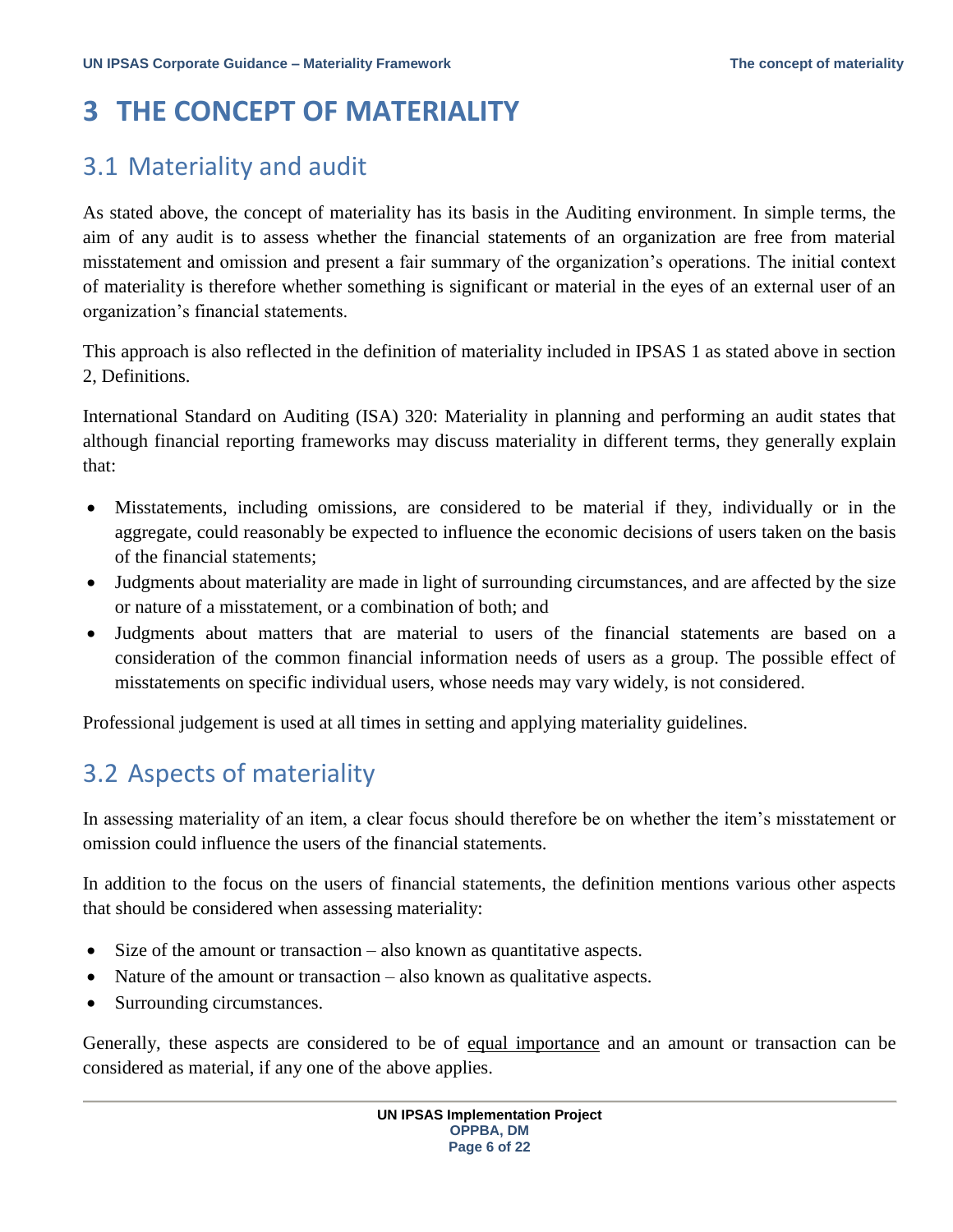#### <span id="page-6-0"></span>**3.2.1 USERS OF FINANCIAL STATEMENTS**

In its definition of materiality, IPSAS specifically mentions the **effect** an item can have on the **users** of the financial statements. When considering what effect information can have on users, it is therefore important to understand, who the users of the financial statements are in the first place and what they are looking for in terms of information.

The IPSASB *Conceptual Framework for General Purpose Financial Reporting by Public Sector Entities*  (published by the IPSASB in October 2014) has identified the primary users of general purpose financial reports of public entities as being resource providers and service recipients.

For practical purposes, the approach taken is that the users of the financial statements are considered as a group, instead of addressing every individual user's information needs and preferences. In addition, users are assumed to have a reasonable knowledge of the United Nations' operations and International Public Sector Accounting Standards and are willing to study the information provided.

Amongst others, the users of the United Nations' financial statements generally include Member States, donors, implementation partners, employees, creditors, banks and financial institutions. The interest and focus of each of these groups varies greatly and the decision of what should be included in the financial statements and what shouldn't is difficult and could easily result in the incorporation of information that might address one group's requests, but that is not relevant to the financial statements as a whole.

As part of the preparation of its financial statements, the United Nations should therefore assess, who its key users are and whether the readers have some common objectives.

#### *Example – Interests of users*

One of the key interests or focus areas of the United Nations' member states and donors would be how the funding provided to the United Nations has been used. This is therefore an area of importance for those users. On the other hand, that information might not be so relevant for most of the United Nations' creditors as they are more interested in knowing whether or not the United Nations will be in a position to pay them. There is therefore a conflict of interest regarding the information to be provided.

As mentioned above, the United Nations should assess in such situations who its key users are and whether a common ground can be found.

With regards to the information provided, a solution would be to provide information on contributions received and how they were used, but also whether all the cash that was received as part of the projects was used or whether amounts are available to repay any debt on time.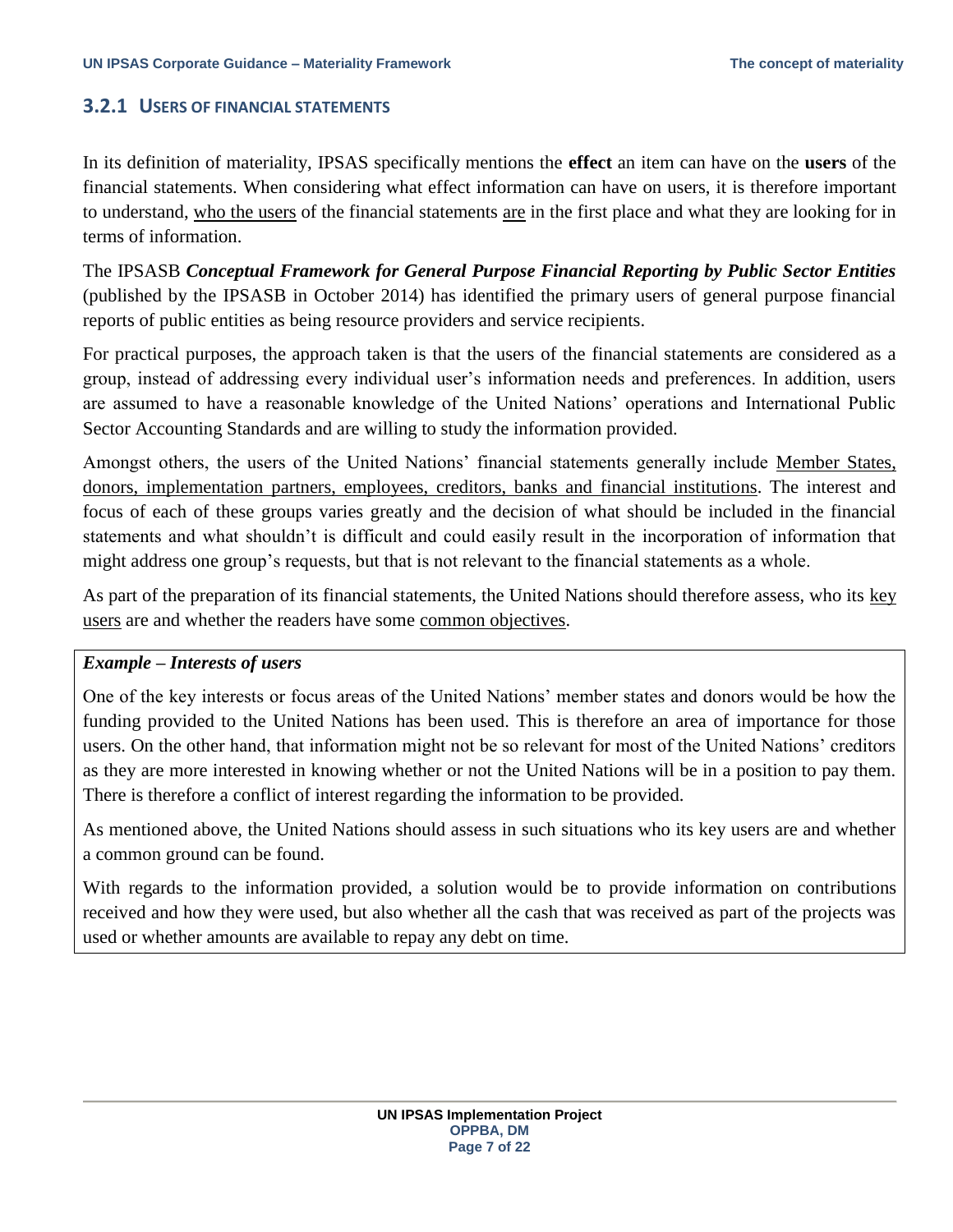#### <span id="page-7-0"></span>**3.2.2 QUANTITATIVE ASPECTS**

Another key aspect of materiality is the size of the item, or its **quantity**. Generally, the assumption is that the larger an amount, the more material it is.

In practical terms, quantitative aspects of materiality are expressed by determining an amount ("materiality"), which acts as a cut-off point or threshold for when items become material and will consequently impact the users of financial statements if they are omitted or misstated.

#### <span id="page-7-1"></span>**3.2.3 QUALITATIVE ASPECTS**

Throughout the standards, the IPSASB highlights the fact that materiality also has a qualitative aspect. This refers to the notion that a misstatement or omission can be significant to the users of the financial statements due to its nature rather than its size.

While the notion of a quantitative threshold is popular due to its relative simplicity, qualitative factors tend to be of similar importance in the public sector due to the increased public interest and higher level of accountability than in the private sector. The concept of an item's materiality due to its nature should therefore not be underestimated.

Examples of qualitative factors that could cause an item to be material are as follows:

Political Sensitivity: Considering the sensitivity of their nature, any amounts or transactions that might have significant political implications may be considered material.

Public Concern: Similar to amounts and transactions of political sensitivity, areas with significant social effects and of public concern may also be regarded as material.

Experience / benchmark: Transactions or amounts may also be considered as material, if based on experience or by comparison to similar organizations, they tend to raise a lot of attention.

Type of Fund: The type of fund may also be a critical factor for judging materiality. For instance, a significant amount of the funds received by the United Nations are designated as "restricted" and may only be spent for specific purposes. The scrutiny of the users of financial statements over such amounts is therefore most likely higher and such amounts may consequently be considered as material.

#### <span id="page-7-2"></span>**3.2.4 SURROUNDING CIRCUMSTANCES**

An important consideration highlighted in the definition of materiality is the **surrounding circumstances** of the item. An item should therefore never be considered in isolation, but always within certain context.

When putting items in context, it is important to ensure that the context is meaningful and appropriate. IPSAS therefore suggests that when assessing materiality of an item it should be in comparison to similar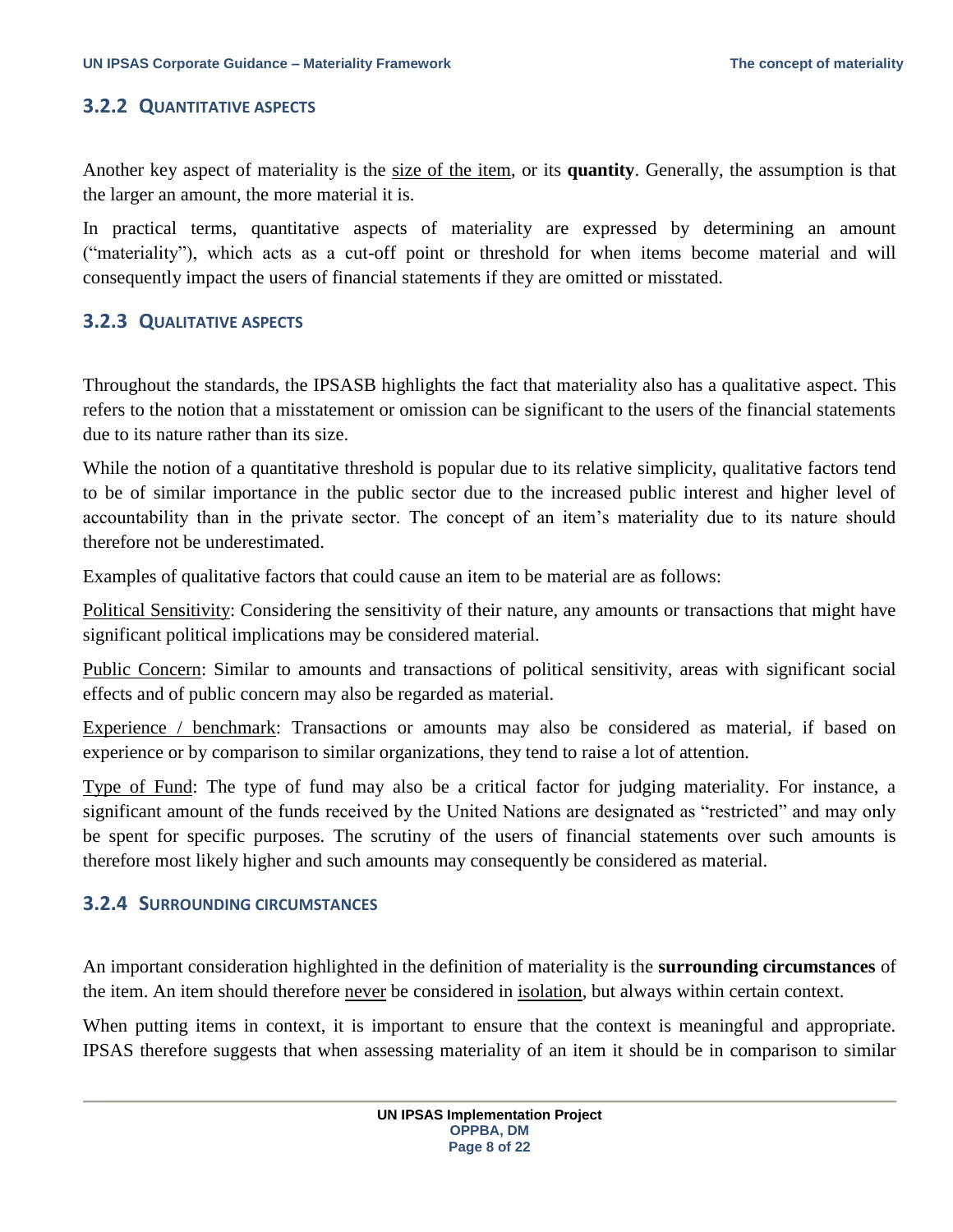items or in other words, for example, materiality of an expense should be established by comparison to total expenses.

Taking this approach further, the materiality of certain disclosures should be established by comparing them to the most appropriate or related amount actually recognized in the financial statements.

Once an item has been put into the right circumstances, the assessment of its significance or materiality often comes down to its size and how big it is in comparison to the overall balance.

### <span id="page-8-0"></span>3.3 Summary

As previously stated, the four aspects of materiality discussed in 3.2.1 to 3.2.4 are generally considered to be of equal importance; an amount or transaction may be considered as material, if any of the aspects apply. However, for practical purposes, this framework recommends commencing a materiality assessment by focusing on quantitative aspects and then if required, analyzing the remaining aspects (qualitative aspects and the surrounding circumstances), as a further assessment.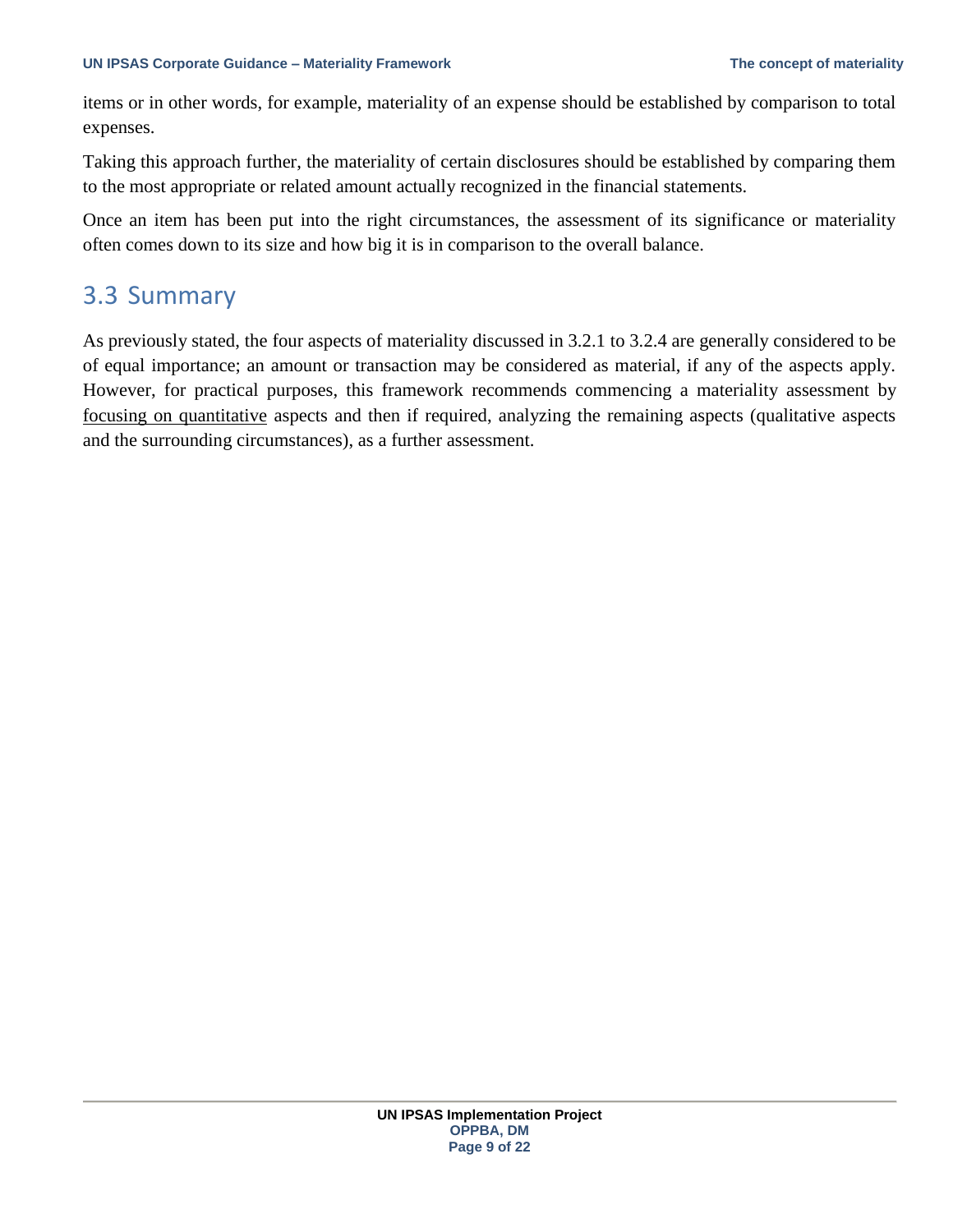# <span id="page-9-0"></span>**4 APPLICATION OF MATERIALITY**

When looking at the references to materiality throughout the IPSASs, it becomes clear that materiality is applied in three ways:

- Materiality at the overall financial statements level: This materiality is used at the end of the year as part of the closing process to assure that the aggregate financial statements are free from material misstatements or omissions.
- Materiality and surrounding circumstances: In addition to overall materiality at the financial statements level, items should also be considered in terms of their surrounding circumstances. While an item may not be material at the overall level it may be material to its surrounding circumstances.
- Materiality and individual transactions: As the overall financial statement materiality level is not very practical and cannot be used on a day-to-day basis when recording transactions, specific materiality levels are often set for purposes of recording, measuring, presenting and disclosing individual transactions.

# <span id="page-9-1"></span>4.1 Materiality at the overall financial statements level

#### <span id="page-9-2"></span>**4.1.1 WHAT IS OVERALL MATERIALITY?**

As mentioned in the definition of materiality, an item is material, if its omission or misstatement could, individually or collectively, influence the decision or assessment of users on the basis of the financial statements.

The concept of materiality is therefore directly linked to the impact an item has on the reporting entities' financial statements and overall materiality for a reporting entity should therefore be set at a level relevant to the financial statements. At the year-end, the overall materiality set will serve as a guideline when preparing the overall financial statements: The aggregated information provided in the financial statements should be free from any material omission or misstatement that could influence the users of the financial statements.

#### <span id="page-9-3"></span>**4.1.2 DETERMINING OVERALL MATERIALITY**

Determining a percentage to be applied as a chosen materiality threshold involves the exercise of professional judgment and should be revisited by management on at least an annual basis.

#### <span id="page-9-4"></span>**4.1.2.1 ISA 320: Materiality in planning and performance audit**

The IPSASB in its Study 14, Transition to Accrual Basis of Accounting, refers to ISA 320, which in turn suggests a threshold of 1 % of total revenue or expenses may be appropriate overall materiality level for audits of not-for-profit entities. ISA 320 also emphasizes that higher or lower percentages may be deemed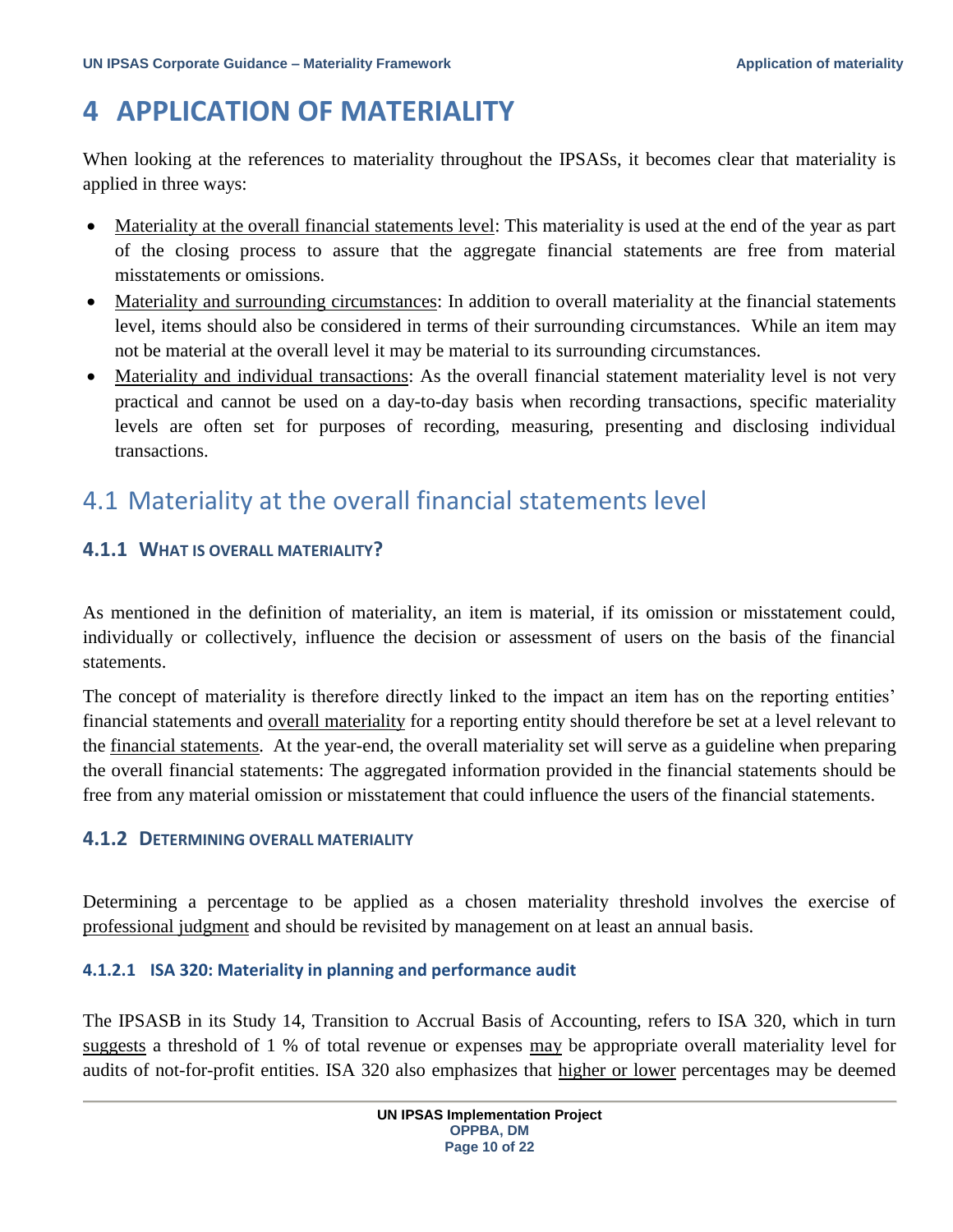appropriate depending on the circumstances, therefore management should bear in mind that they should consider a range of percentages. ISA 320 stresses the importance of professional judgment versus the use of a 'mechanical calculation'.

ISA 320 paragraph A9 states that where a public sector entity has custody of public assets, assets may be a more appropriate benchmark. Therefore, for reporting entities whose operations are grounded in the custody of public assets, such as the Escrow Account, assets may be a more appropriate benchmark.

#### <span id="page-10-0"></span>**4.1.2.2 Base percentage in determining overall materiality**

To assist management in determining overall materiality and maintain consistency with ISA 320, the United Nations has elected to use a base overall materiality percentage of 1 %.

Consistent with ISA 320, management's professional judgment may determine that based on the circumstances, a higher or lower percentage may be more appropriate to use in determining overall materiality.

#### <span id="page-10-1"></span>**4.1.2.3 Steps to establish an overall material threshold**

The following steps would be undertaken to establish an overall materiality threshold for each year.

It is important that the process by which the overall materiality threshold is determined is fully documented to evidence that the steps were applied appropriately and demonstrate management's professional judgment in this process.

- 1) Obtain prior period information on total expenses<sup>1</sup>: As current information is usually not available when setting initial materiality levels, prior period audited financial statements information is considered to be an appropriate starting point.
- 2) Calculate 1 % (or other percentage if professional judgment suggests it is appropriate to vary this base percentage) of total prior year expenses.
- 3) Round number calculated under 2) to an appropriate number, such as three significant figures.
- 4) As initial materiality was based on prior-period financial information, in the financial statements preparation process, management should consider whether or not this initial materiality should be adjusted based on actual current-period totals (typically draft current-period financial statements).

#### *Example – calculating materiality for Volume I for 2014*

 $\overline{a}$ 

Following the above steps, materiality for Volume I would be established as follows:

- 1) 2013 total expenses (on an UNSAS basis for illustrative purposes only): \$10,631,058,000.
- 2) 1 % of total 2013 expenses:  $0.01 * $10,631,058,000 = $106,310,580$ .

 $1$  United Nations' management has decided to use total expenses and revenue as a starting point for its materiality assessments unless another base is determined to be more appropriate, e.g. total assets for the Escrow Account.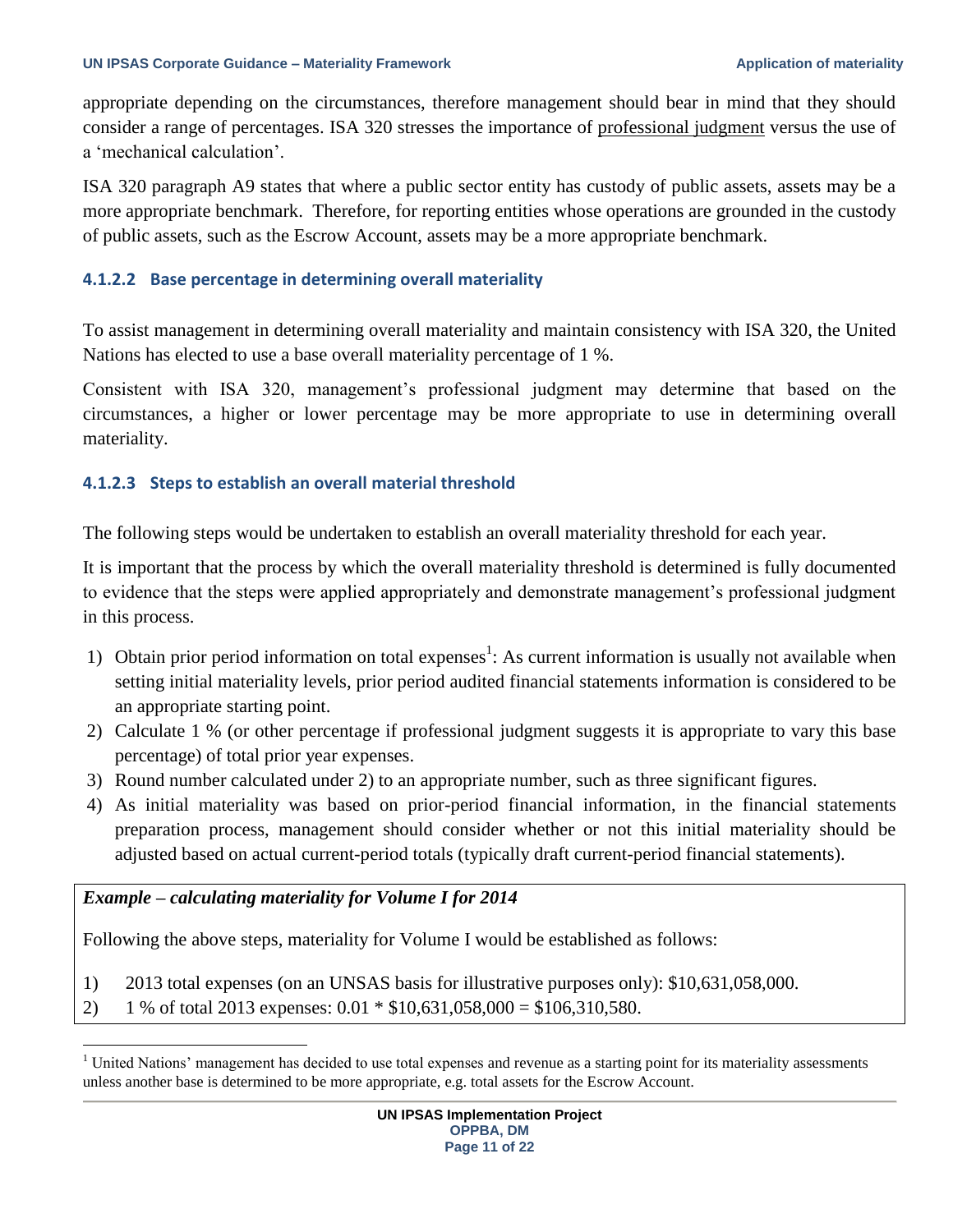- 3) For practical purposes, the number calculated under 2) would be rounded to \$106,000,000.
- 4) In the process of preparing the 2014 financial statements, draft total IPSAS expenses are estimated as \$5,963,119,000. Therefore in this example, initial overall materiality must be re-assessed as 1 % of estimated total 2014 IPSAS expenses: \$59,631,190 rounded to \$59,600,000.

The amount of \$59,600,000 will be used as materiality for purposes of the aggregated financial statements of Volume I.

<span id="page-11-0"></span>This decision making process should be documented and subject to review and endorsement.

### 4.2 Materiality and surrounding circumstances

As there is no definitive guidance on how to apply the concept of materiality and surrounding circumstances in practice, to provide accounting practitioners with some uniform guidance on making materiality estimates, some national jurisdictions<sup>2</sup> approached the question by establishing quantitative thresholds to determine when something is considered material in comparison to its surrounding circumstances:

- An amount which in total is equal to or greater than 10 % of the appropriate base amount may be presumed to be material unless there is evidence or convincing argument to the contrary; and
- An amount which in total is equal to or less than 5 % of the appropriate base amount may be presumed not to be material unless there is evidence, or convincing argument, to the contrary.

Or in other words, anything (once aggregated) less than 5 % of the appropriate base amount can generally be considered immaterial, while anything (once aggregated) more than 10 % of the base amount is deemed to be material unless there is evidence or convincing argument to the contrary<sup>3</sup>.

When using this approach, it is however important to establish what the base amount is: the base amount is the total amount for all transactions that are of similar nature as the amount or transaction under review. With regards to the recognition of individual transactions, this would most likely be the sum of all transactions recorded in the same general ledger account.

#### *Example – base amount*

l

A finance officer of the United Nations is noticing that an invoice for external consulting services was not properly reflected in the financial records. The invoice amount is \$5,000,000.

While the amount is significantly less than the overall materiality limit set for the financial statements as a whole, it is also important to assess whether the transaction is material with regards to its circumstances.

<sup>2</sup> Such as the Australian Accounting Standards Board's AASB 1031: *Materiality*.

 $3 \text{ A}$  convincing argument to the contrary may be that the line item is immaterial in its own right. For example, a reporting entity may have a \$40,000 misstatement identified in intangible assets which has a base amount (total intangible assets) of \$392,000 – the misstatement is therefore 10.2 % of the base amount.

When the base amount is assessed against overall materiality (see **section 4.1**), if Total Revenue and Total Assets are both \$225,000,000, the base amount is 0.17 % of these totals which is therefore considered immaterial in its own right.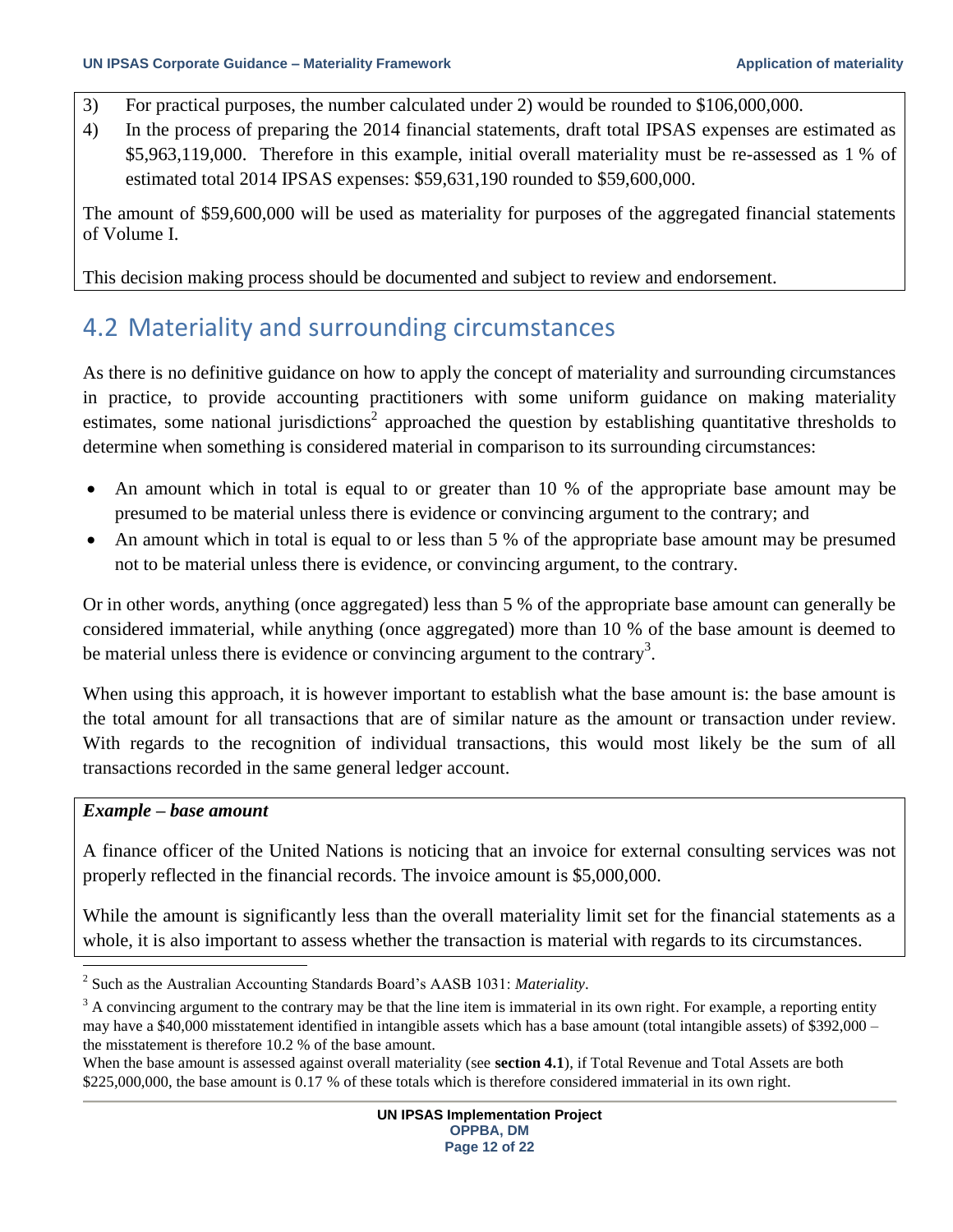In the same year as when the invoice was received, the total expense for external consultants was \$80,000,000 and this amount should be used as the base amount in this example to assess whether the one invoice is material.

Where quantitative thresholds are used to guide accounting practitioners' decisions, the question arises, whether any amounts falling between 5 % and 10 % are material or not. Such decisions require professional judgment, experience and consideration of qualitative aspects such as political sensitivity, public concern or type of fund and can only be made by considering all relevant aspects.

Immaterial **<** 5 % **<** Professional judgement **<** 10 % Material

Please note that generally the expectation would be that when looking at the recognition or measurement of an item, the threshold would be closer to 5 %, while for presentation or disclosure purposes, the threshold would be closer to the 10 %.

#### *Example – consideration of qualitative aspects*

In the example, compared to the base amount of \$80,000,000 (total expense for external consultants), the \$5,000,000 misstatement reflects 6.25 % and therefore lies in the band where judgment is required.

As discussed above, examples of things to consider include political sensitivity, public concern and type of fund. While there is no significant focus on external consultant costs from a political sensitivity or public concern point of view in this example, the United Nations has been focusing on its expenses and what its available funds are used on and consequently, there is significant interest in providing a complete view of all expenses.

Based on this circumstance, the invoice of \$5,000,000 is considered to be material.

To ensure that there is sufficient evidence to demonstrate that management's decision on this matter is in accordance with IPSAS and that management have exercised their professional judgment appropriately, the supporting documentation for this item should record management's evaluation of this matter. An example Materiality Decision Document is provided in **Annex I**.

To assist management in determining materiality in relation to an item's surrounding circumstances, the United Nations adopts the quantitative thresholds discussed above but emphasizes that professional judgment is the prevailing factor in determining whether or not an item is material in relation to the surrounding circumstances.

# <span id="page-12-0"></span>4.3 Materiality concept with regards to treatment of individual transactions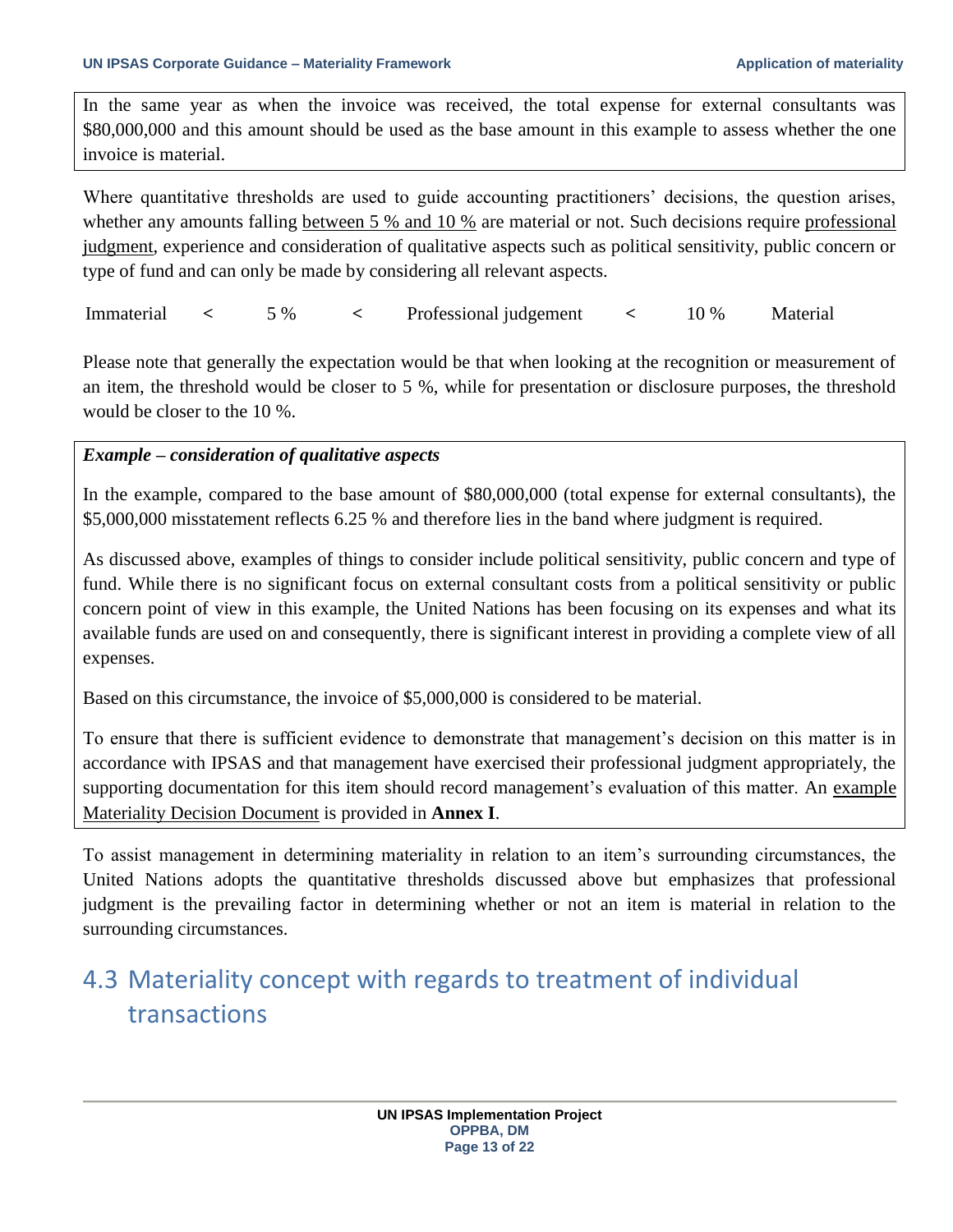There is no specific indication in IPSAS that the concept of materiality should be applied to the treatment of individual transactions. Generally all transactions of an organization should be recognized and accounted for in line with the guidance provided in IPSAS.

However, ISA 320 does state that consideration should be given to aggregate misstatements, which may individually be immaterial but when taken in aggregate may be material and cause the financial statements to be materially misstated. Note that when considering aggregate misstatements, it is possible to offset amounts and consider the net misstatement against overall materiality.

For practical purposes, organizations often introduce a certain materiality approach to ensure that costs incurred when accounting for an item are never greater than the benefits obtained. Similarly, materiality levels may be calculated at the individual account level or for separate classes of transactions in order to address the following issues:

- to capture misstatements which are individually immaterial (compared to overall materiality) but which in aggregate may be material, for example, in aggregate are greater than overall materiality;
- to adjust materiality where an amount lower than overall materiality for a particular account or class of transaction could reasonably be expected to influence the economic decisions of users of the financial statements; or
- to adjust materiality where qualitative factors indicate a lower materiality may be appropriate.

In setting separate materiality levels which are lower than overall materiality, items which are clearly trivial (see **section 4.5.1**) do not need to be considered.

### <span id="page-13-0"></span>4.4 Presentation of items in the financial statements

At the end of the year, when the United Nations is preparing its financial statements, various decisions have to be made regarding the presentation of items in the financial statements such as should an item be shown as a separate item or should it be combined with other items.

IPSAS 1 provides preparers of IPSAS financial statements with the following guidance as to what items should be shown as separate items in the basic financial statements: each material class of similar items shall be presented separately in the financial statements. Items of a dissimilar nature or function shall be presented separately, unless they are immaterial.

In addition it is stated that the selection of separate line items is based on the relevance of each item to the understanding of the overall financial statements.

While the decision as to what should be shown as a separate line item in the basic financial statements requires professional judgment, the focus is very much on how material or significant an item is.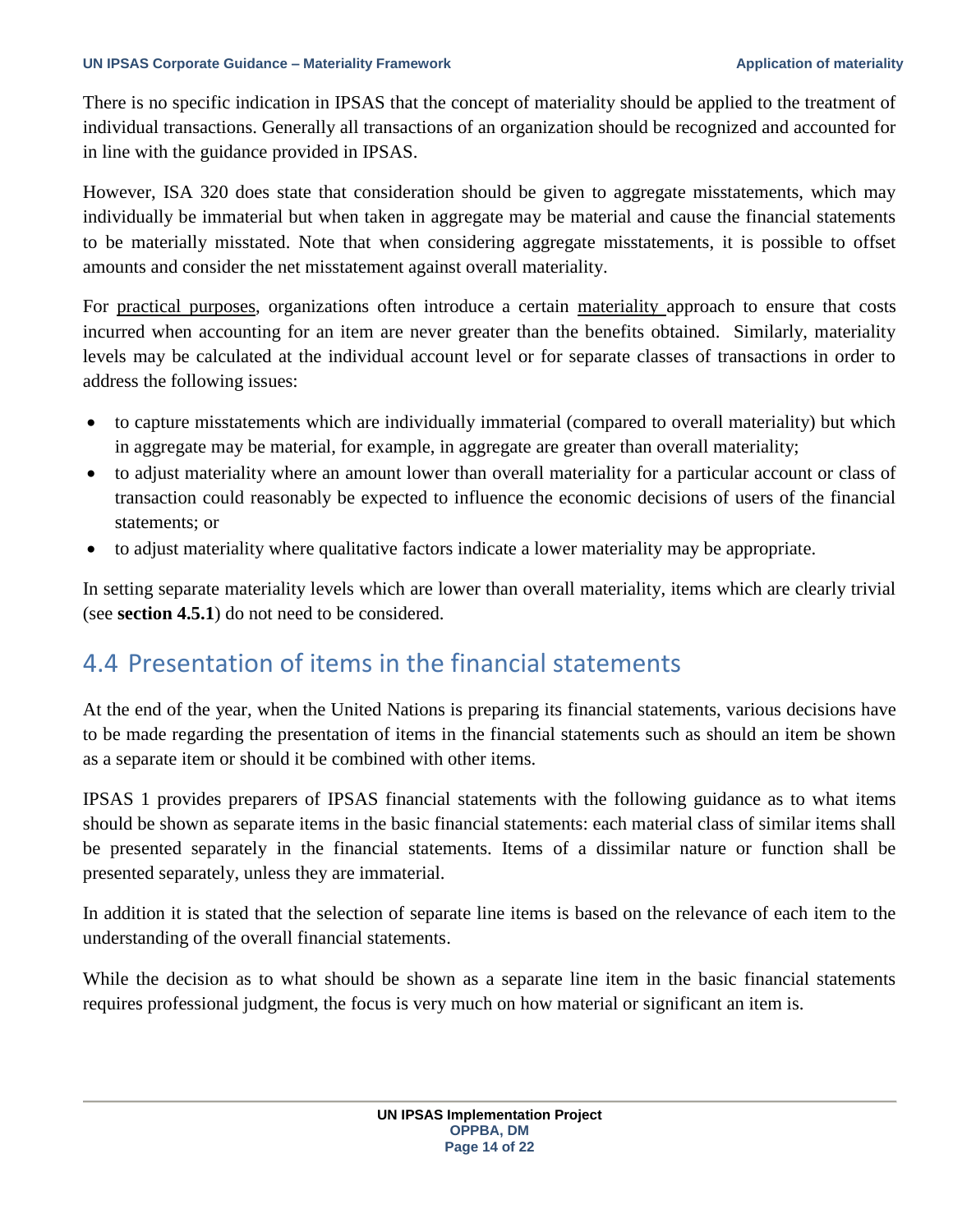# <span id="page-14-0"></span>4.5 Evaluation of misstatements identified during the financial statements audit

ISA 450: *Evaluation of misstatements identified during the audit* deals with the auditor's responsibility to evaluate the effect of identified misstatements on the audit and of uncorrected misstatements on the financial statements. This standard is relevant to the United Nations management as it provides further guidance on the determination of materiality.

#### <span id="page-14-1"></span>**4.5.1 CLEARLY TRIVIAL**

ISA 450 refers to misstatements which are 'clearly trivial' (paragraph 5): "The auditor shall accumulate misstatement identified during the audit, other than those that are clearly trivial". These are matters that are clearly inconsequential, whether taken individually or in aggregate and whether judged by any criteria of size, nature or circumstances. When there is any uncertainty about whether one or more items are clearly trivial, the matter is considered not to be clearly trivial.

#### <span id="page-14-2"></span>**4.5.2 PUBLIC SECTOR ENTITIES**

ISA 450 refers to materiality considerations which are specific to public sector entities. Paragraph A20 highlights issues such as public interest, accountability, probity and ensuring effective legislative oversight may affect the assessment whether an item is material by virtue of its nature. This is particularly so for items that relate to compliance with law, regulation or other authority.

#### <span id="page-14-3"></span>**4.5.3 QUALITATIVE FACTORS WHICH MAY INDICATE A MATERIAL MISSTATEMENT**

ISA 450 provides a list of circumstances which may cause a misstatement to be evaluated as material, even if it is lower than the calculated overall materiality level (paragraph A16). These include circumstances that:

- Affect compliance with regulatory requirements;
- Affect compliance with debt covenants or other contractual requirements;
- Relate to the incorrect selection or application of an accounting policy that has an immaterial effect on the current period's financial statements but is likely to have a material effect on future periods' financial statements;
- Mask a change in earnings or other trends, especially in the context of general economic and industry conditions;
- Affect ratios used to evaluate the entity's financial position, results of operations or cash flows;
- Affect segment information presented in the financial statements (for example, the significance of the matter to a segment or other portion of the entity's business that has been identified as playing a significant role in the entity's operations or profitability);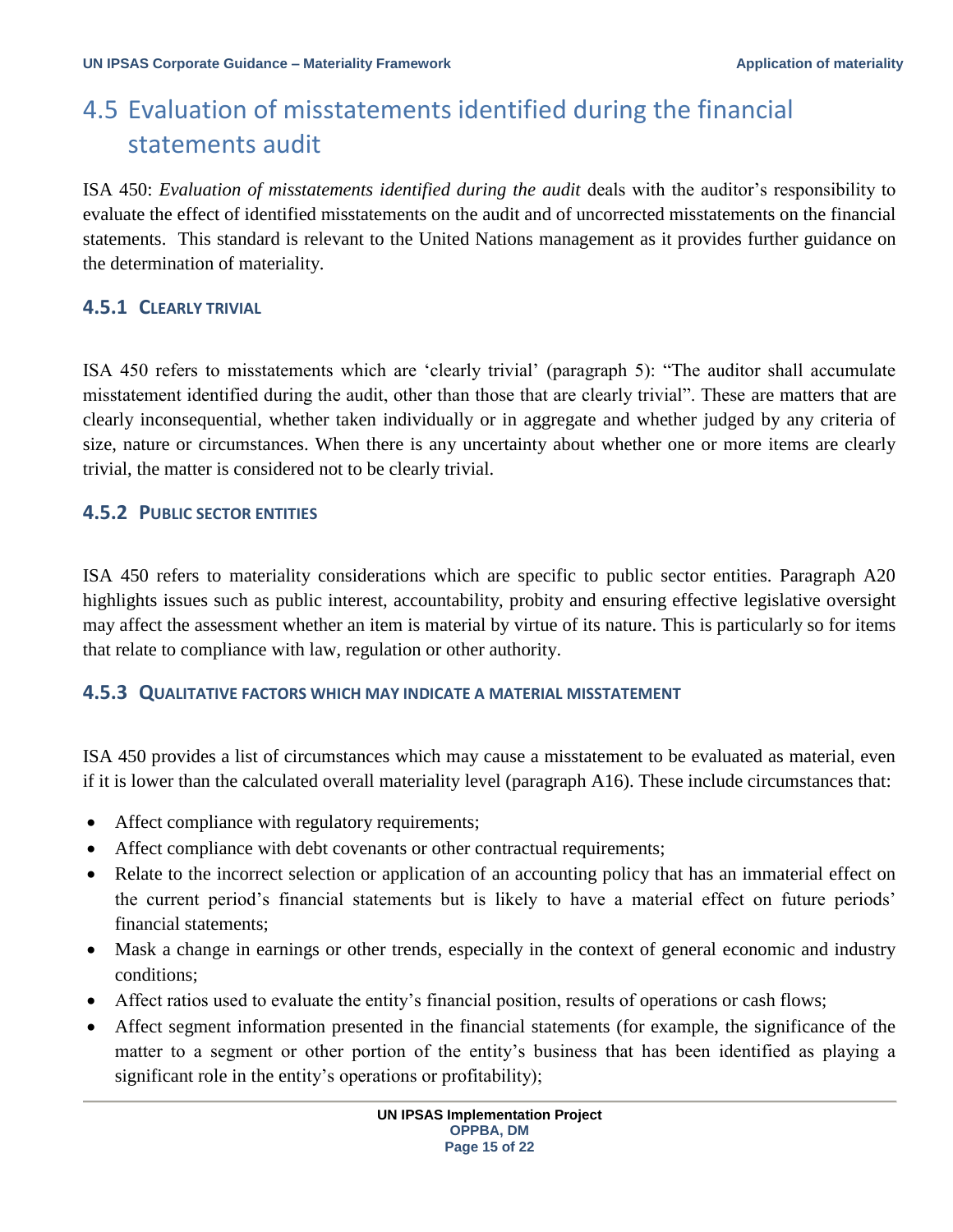- Have the effect of increasing management compensation, for example, by ensuring that the requirements for the award of bonuses or other incentives are satisfied;
- Are significant having regard to previous communications to users, for example, in relation to forecast earnings;
- Relate to items involving particular parties (for example, whether external parties to the transaction are related to members of the entity's management);
- Are an omission of information not specifically required by the applicable financial reporting framework but which is important to the users' understanding of the financial position, financial performance or cash flows of the entity; or
- Affect other information that will be communicated in documents containing the audited financial statements (for example, information to be included in a "Management Discussion and Analysis" or an "Operating and Financial Review") that may reasonably be expected to influence the economic decisions of the users of the financial statements.

Note that the existence of these circumstances does not necessarily lead to a conclusion that the misstatement is material; professional judgment should be used to conclude on materiality.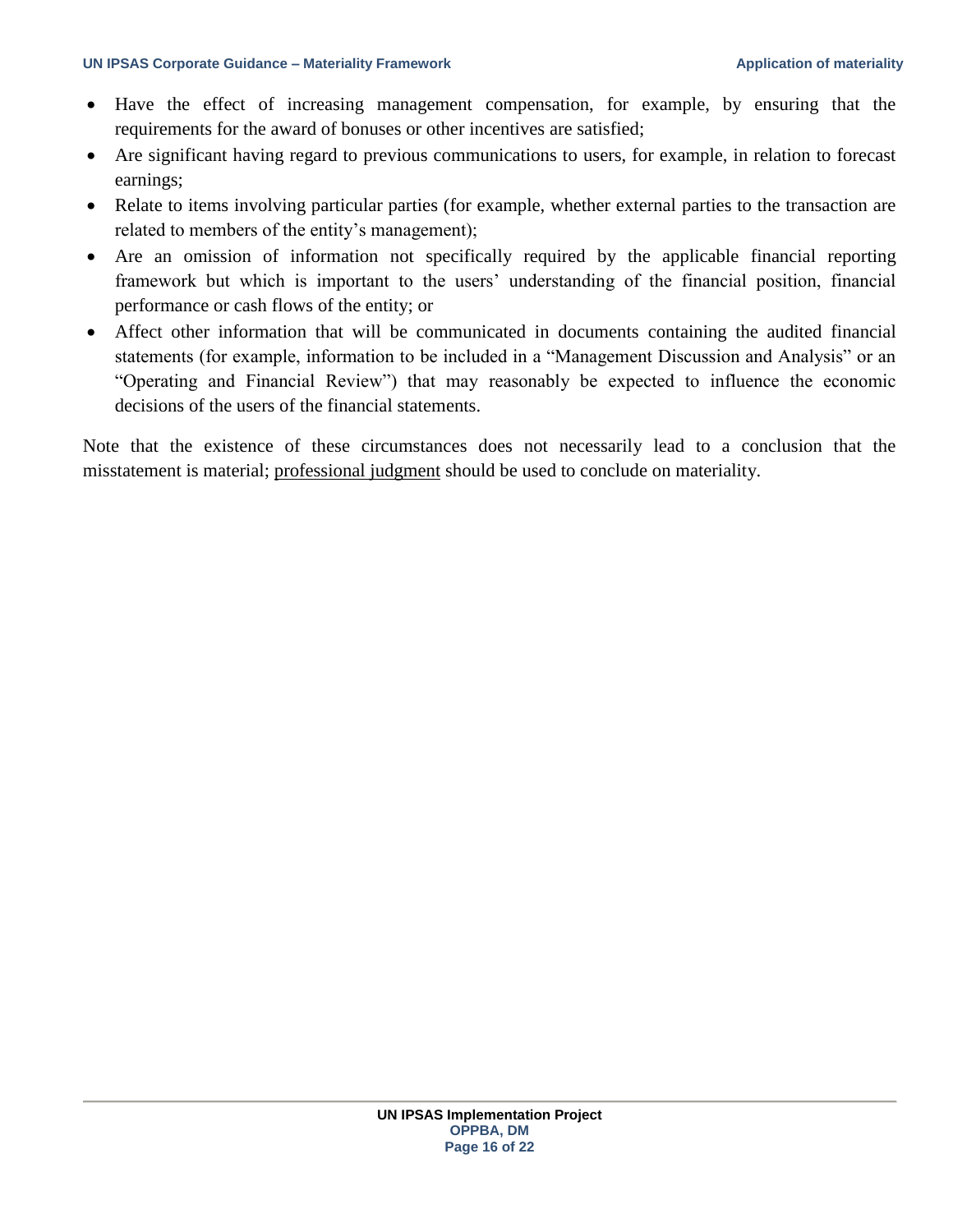# <span id="page-16-0"></span>**5 SPECIFIC TOPICS**

Some IPSAS standards specifically state that certain requirements only apply to material items. Examples of such areas are discussed in this section.

## <span id="page-16-1"></span>5.1 Presentation of budget variances

IPSAS 24: *Presentation of budget information in financial statements* requires that the United Nations provides a comparison in its financial statements between its budget and the actual amounts on a comparable basis. In addition, an explanation for each material difference between these two amounts is to be provided.

IPSAS 24 requirements are considered in the **Corporate Guidance on Reporting of budget information in financial statements**.

### <span id="page-16-2"></span>5.2 Prior period errors

In IPSAS 3: *Accounting policies, changes in accounting estimates and errors*, provides the following definition of prior period errors:

"Omissions from, and misstatements in, the entity's financial statements for one or more prior periods arising from a failure to use, or misuse of, reliable information that:

- a) was available when financial statements for those periods were authorised for issue; and
- b) could reasonably be expected to have been obtained and taken into account in the preparation and presentation of those financial statements.

Such errors include the effects of mathematical mistakes, mistakes in applying accounting policies, oversights or misinterpretations of facts, and fraud."

The IPSASB states that any prior period errors that are material should be adjusted retrospectively.

While the significance of transactions is generally assessed on their individual relevance, the materiality of prior period errors should be assessed on an overall financial statements level as the question is whether the financial statements of the prior period were misstated as a whole.

Therefore any error exceeding the materiality threshold set for the prior period (following the correction of the error) should be adjusted retrospectively.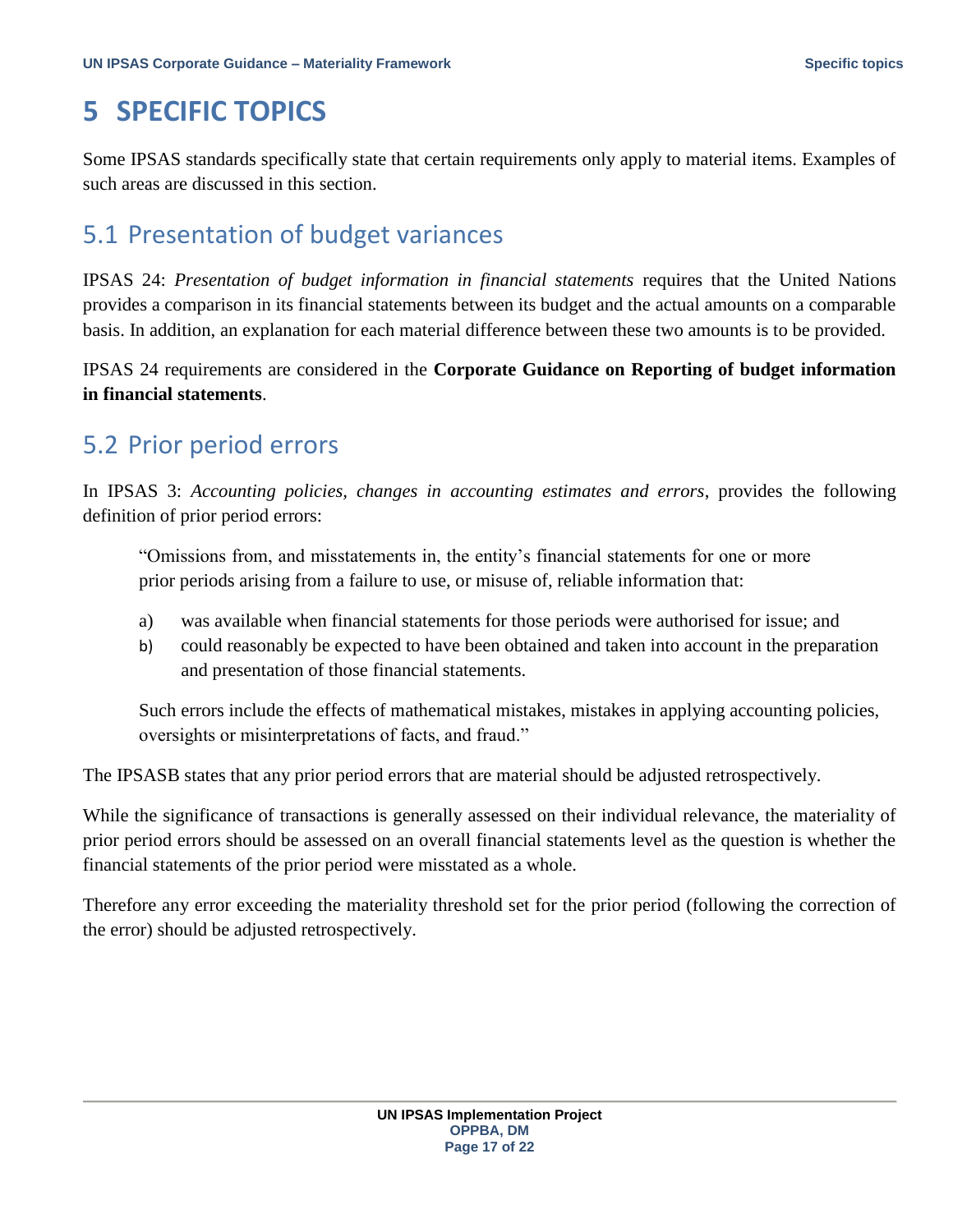# <span id="page-17-0"></span>**6 CASE STRUDY: TREATMENT OF CURRENT YEAR ERRORS IN THE FINANCIAL STATEMENTS**

This case study will discuss how the concept of materiality could be used when considering whether or not errors in the current year financial records should be adjusted for.

### <span id="page-17-1"></span>6.1 Scenario

The facts and assumptions of the case study are as follows:

- In May 2014, the United Nations receives a voluntary contribution of \$250 million for a new Peacekeeping mission.
- The peacekeeping operations financial year ends 30 June 2014.
- The total voluntary contributions for the reporting entity are \$3 billion.
- Total revenue for the 2013-14 financial year is \$9 billion.
- Upon receipt of the voluntary contribution of \$250 million, it was considered to be unconditional and consequently recognized as revenue in full in the 2013-14 financial year.
- Once the mission started its operations in early August 2014 and the reporting between the donors and the mission's management became more detailed, it came to light that the agreement was indeed conditional and should have been treated as such upon initial recognition.
- Up to the 30 June 2014 year-end, expenses of about \$50 million had been incurred, which were covered by the \$250 million contribution.

Once the recognition error is noted in August 2014, the decision needs to be made whether the error should be corrected or whether no adjustment needs to be booked in 2013-14.

## <span id="page-17-2"></span>6.2 Analysis

 $\overline{a}$ 

While the concept of materiality comes down to professional judgment, the United Nations applies certain quantitative thresholds that help to decide the recognition and measurement of items.

However, before assessing whether any of the thresholds are exceeded, one considers which balances are impacted by the transaction or in this case error.

In this scenario, the following base amounts are impacted  $4$ .

<sup>4</sup> Please refer to the **Corporate Guidance on Funding arrangements** for further information on how to account for conditional and unconditional voluntary contributions.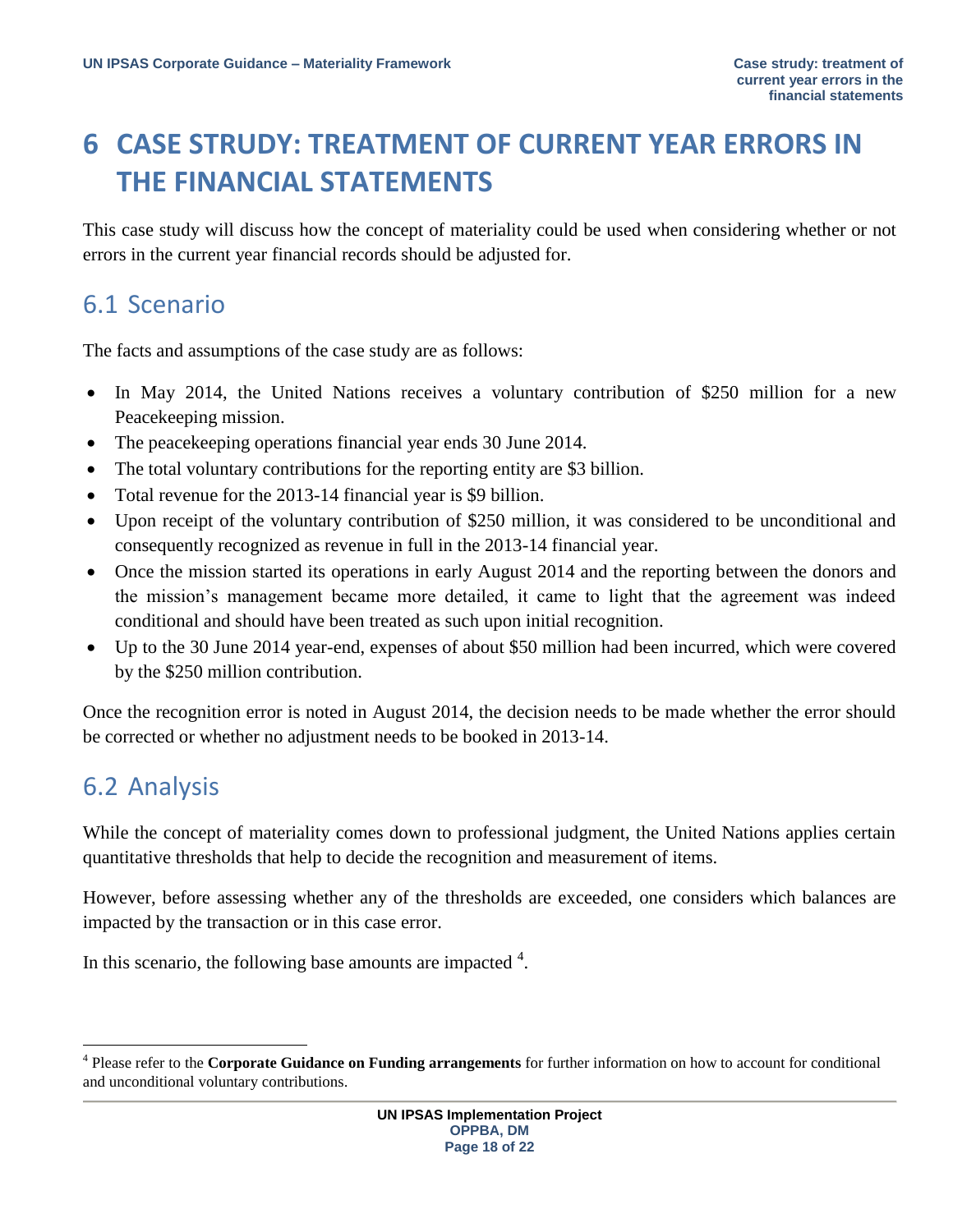- Revenue from voluntary contributions as the amount contributed was recognized here. The total amount included in this account is \$3 billion including the \$250 million.
- Deferred revenue: As an element of such contributions, for which the cash was received and not yet expensed under the conditional arrangements, is recognized as deferred revenue, this balance sheet account would also be impacted. The total amount currently recognized by peacekeeping operations as deferred revenue upon identification of the error is \$1.2 billion.

In terms of these amounts the United Nations should assess whether an adjustment should be booked.

#### 1) Revenue from voluntary contributions:

As mentioned, the total voluntary contributions are \$3 million, including the \$250 million which reflects 8.3 % of that total. If the error were to be corrected, an amount of \$200 million would have to be recorded as deferred revenue (\$250 million - \$50 million already recognized as expenses). Therefore, voluntary contributions are overstated by 6.6 % which is in the range where professional judgement should be used to determine materiality.

#### 2) Deferred revenue:

The amount currently recorded as deferred revenue when the error is identified is \$1.2 billion. If the error were to be corrected, an additional amount of \$200 million would have to be recorded as deferred revenue, which equates to 14.3 % of total potential deferred revenue (\$200 million / \$1.4 billion). The amount therefore exceeds the threshold of 10 % in the Materiality Framework's quantitative guidelines.

In addition to assessing the quantity of the error, we also consider qualitative aspects of the situation and whether they would impact the analysis:

Historically, donors have always paid close attention to the treatment and recognition of contributions made to ensure that the money was spent in line with the conditions and requirements. The treatment of contributions is therefore a focus point in the financial statements and always subject to scrutiny.

However, based on total revenue of \$9 billion, this \$200 million misstatement represents a 2.2 % overstatement of total revenue. Therefore, regardless of materiality in respect to surrounding circumstances, based on overall materiality of \$90 million (1 % of total revenue), this matter is material.

### <span id="page-18-0"></span>6.3 Documentation

To ensure that there is sufficient evidence to demonstrate that management's decision on this matter is in compliance with IPSAS requirements and that management has exercised their professional judgement appropriately, the supporting documentation for this financial statements line item should record the above materiality evaluation.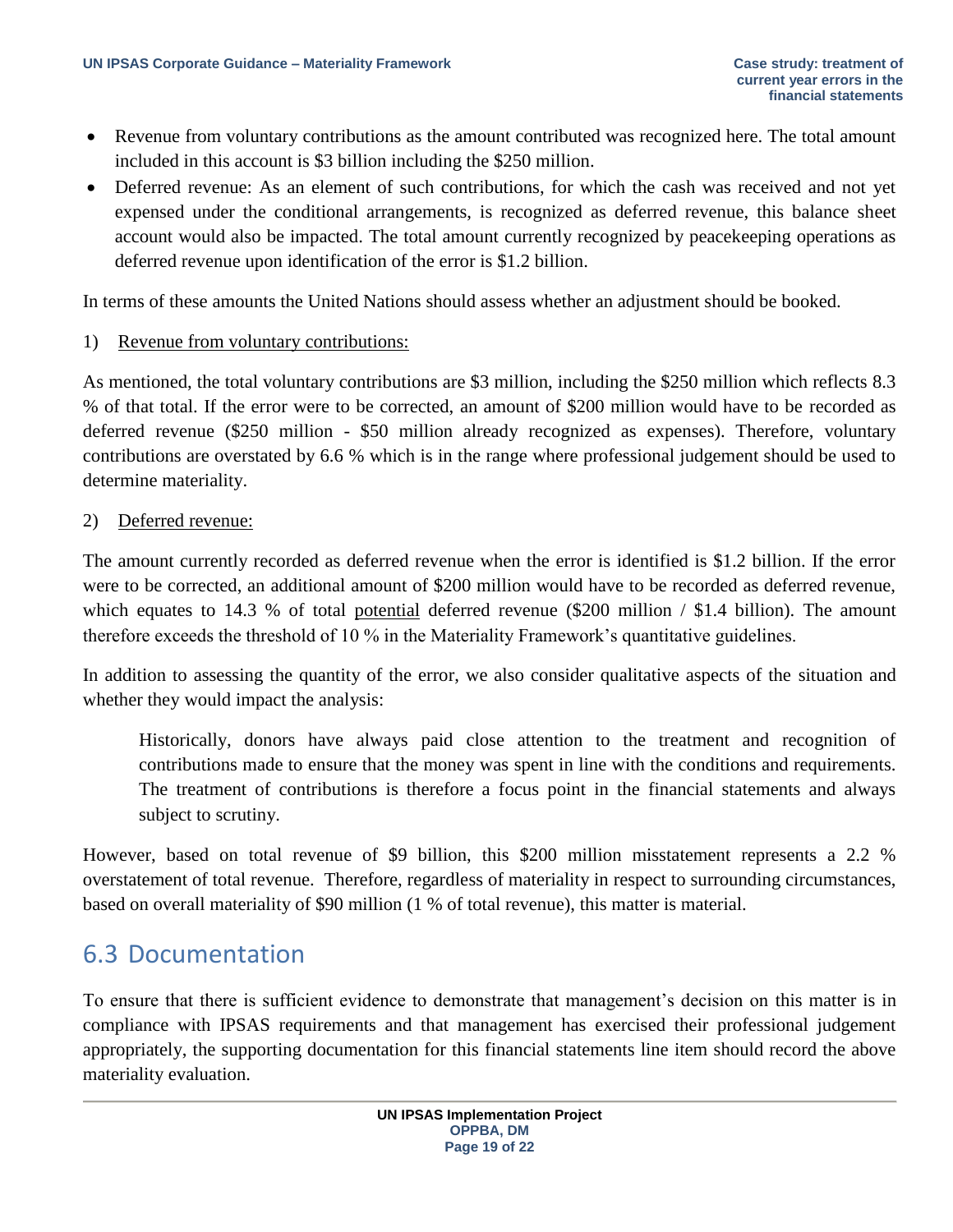#### An example Materiality Decision Document is provided in **Annex I**.

### <span id="page-19-0"></span>6.4 Conclusion

Based on this quantitative and qualitative analysis, the United Nations decided to book an adjustment for the misstatement.

The adjustment to be booked is for the amount that is to be deferred as at 30 June 2014. As \$50 million of expenses were incurred to the 30 June 2014 year-end, the amount to be deferred is \$200 million.

|      | $Dr / Cr$ Primary financial statement | Account                              | <b>Amount</b>      |
|------|---------------------------------------|--------------------------------------|--------------------|
| . Dr | Statement of financial performance    | Revenue from voluntary contributions | \$200 <sub>m</sub> |
| Cr   | Statement of financial position       | Deferred revenue                     | \$200m             |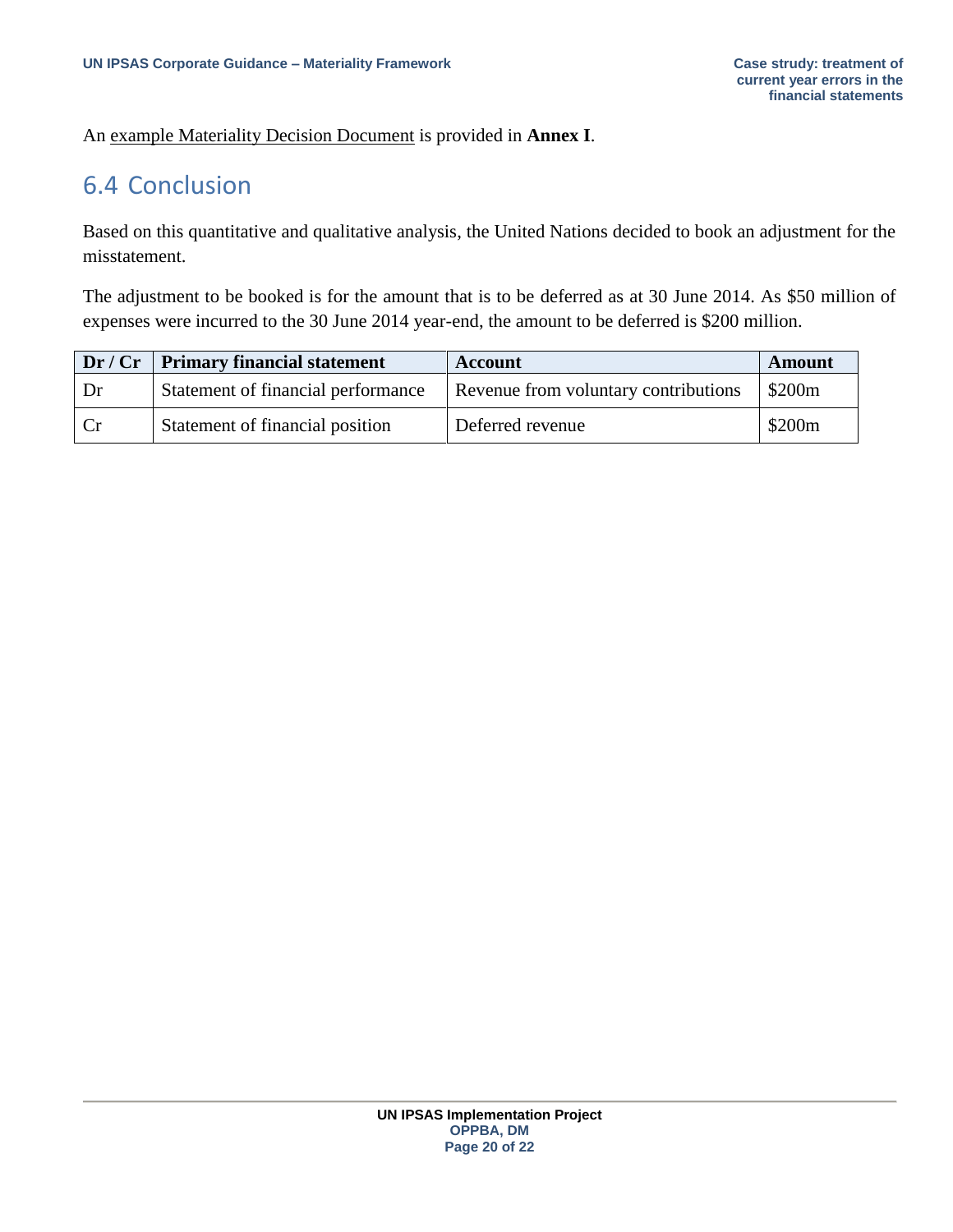# <span id="page-20-0"></span>**ANNEX I: EXAMPLE MATERIALITY DECISION DOCUMENT**

| <b>Example Materiality Decision Document</b>                                                                                                                                                                                                                                                            |                                                                                                                       |  |  |  |  |  |
|---------------------------------------------------------------------------------------------------------------------------------------------------------------------------------------------------------------------------------------------------------------------------------------------------------|-----------------------------------------------------------------------------------------------------------------------|--|--|--|--|--|
| Prepared by:<br><b>Decision owner:</b> [If different to the preparer]                                                                                                                                                                                                                                   |                                                                                                                       |  |  |  |  |  |
| <b>Prepared date:</b>                                                                                                                                                                                                                                                                                   |                                                                                                                       |  |  |  |  |  |
| Summary of matter to be assessed:                                                                                                                                                                                                                                                                       | Reference to further information:                                                                                     |  |  |  |  |  |
| Quantitative analysis - clearly trivial                                                                                                                                                                                                                                                                 | (Professional judgement)                                                                                              |  |  |  |  |  |
| 1. Is this matter clearly trivial?                                                                                                                                                                                                                                                                      |                                                                                                                       |  |  |  |  |  |
| Analysis: [Matters that are clearly inconsequential, whether individually or in aggregate and whether judged by any<br>criteria of size, nature or circumstances. When there is uncertainty about whether one or more items are clearly trivial,<br>the matter is considered not to be clearly trivial] |                                                                                                                       |  |  |  |  |  |
| Yes: not material - no further assessment required, go to item 5 - Sign-off                                                                                                                                                                                                                             |                                                                                                                       |  |  |  |  |  |
| $No$ – Continue to item 2                                                                                                                                                                                                                                                                               |                                                                                                                       |  |  |  |  |  |
| Quantitative analysis - overall materiality                                                                                                                                                                                                                                                             | (Professional judgement)                                                                                              |  |  |  |  |  |
|                                                                                                                                                                                                                                                                                                         | 2. Is this matter material to the users of the financial statements from an overall materiality perspective?          |  |  |  |  |  |
| \$<br><b>Overall materiality:</b>                                                                                                                                                                                                                                                                       |                                                                                                                       |  |  |  |  |  |
| \$<br><b>Effect of item:</b>                                                                                                                                                                                                                                                                            |                                                                                                                       |  |  |  |  |  |
| Yes: material - no further assessment required, go to item 5 - Sign-off                                                                                                                                                                                                                                 |                                                                                                                       |  |  |  |  |  |
| $No$ – Continue to item 3                                                                                                                                                                                                                                                                               |                                                                                                                       |  |  |  |  |  |
| <b>Qualitative analysis</b>                                                                                                                                                                                                                                                                             | (Professional judgement)                                                                                              |  |  |  |  |  |
|                                                                                                                                                                                                                                                                                                         | 3. Is this matter material to the users of the financial statements from a qualitative perspective?                   |  |  |  |  |  |
| Analysis: [E.g. the matter affects compliance with regulatory requirements or relates to incorrect selection or<br>application of an accounting policy that has an immaterial effect in the current period but is likely to have a material<br>effect on future periods]                                |                                                                                                                       |  |  |  |  |  |
| Yes: material $-$ no further assessment required, go to item $5 -$ Sign-off                                                                                                                                                                                                                             |                                                                                                                       |  |  |  |  |  |
| No - Continue to item 4                                                                                                                                                                                                                                                                                 |                                                                                                                       |  |  |  |  |  |
| Quantitative analysis - surrounding circumstances                                                                                                                                                                                                                                                       | (Professional judgement)                                                                                              |  |  |  |  |  |
| 4. Is this matter material to the users of the financial statements from the perspectives of its surrounding<br>circumstances?                                                                                                                                                                          |                                                                                                                       |  |  |  |  |  |
|                                                                                                                                                                                                                                                                                                         | Analysis: [The assessment of a matter's materiality is made in comparison to similar items - the item can be assessed |  |  |  |  |  |
| against the base amount (total) for its surrounding circumstances]                                                                                                                                                                                                                                      |                                                                                                                       |  |  |  |  |  |
| Base amount(s): $\oint$<br><b>Base item:</b>                                                                                                                                                                                                                                                            |                                                                                                                       |  |  |  |  |  |
| Quantitative thresholds: [Professional judgement is used when determining and utilising thresholds]                                                                                                                                                                                                     |                                                                                                                       |  |  |  |  |  |
| Yes: material – no further assessment required, go to item $5 - Sign-off$                                                                                                                                                                                                                               |                                                                                                                       |  |  |  |  |  |
| No - Record individually immaterial item in register of misstatements to allow assessment of materiality of<br>all misstatements on an aggregate basis. Go to item 5 - Sign off                                                                                                                         |                                                                                                                       |  |  |  |  |  |